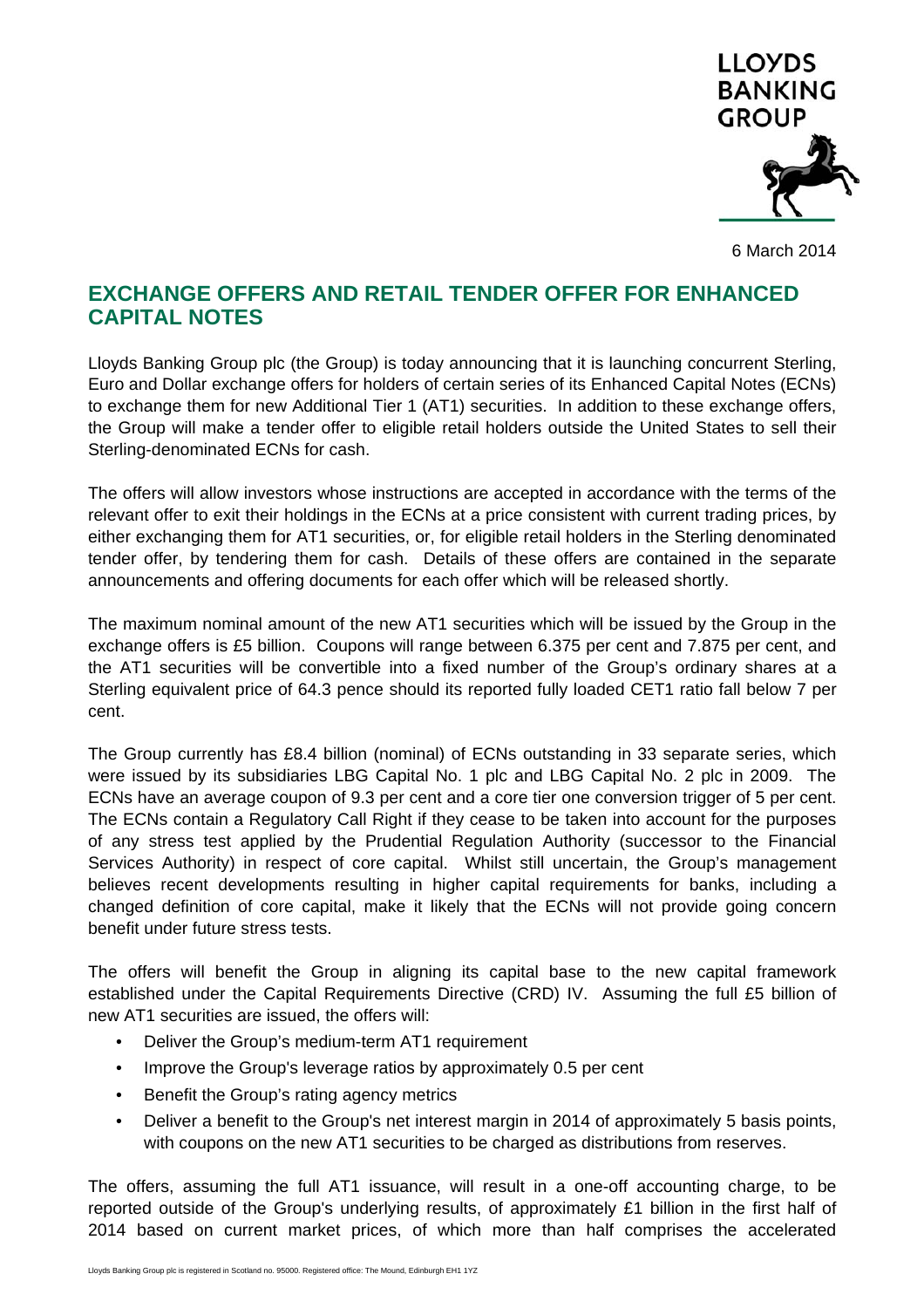amortisation of the ECN derivative. This charge is equivalent to a reduction of approximately 0.4 percentage points in the Group's fully loaded CET1 capital ratio. The Group's total capital position is not expected to be materially affected by the offers.

In its recent announcement of its 2013 full year results, the Group reported a substantially improved financial performance and strengthened balance sheet and capital position. The Group continues to expect to generate, including the effects of this transaction and prior to any dividends, fully loaded CET1 capital of around 2.5 percentage points over the next two years, and thereafter 1.5 to 2 percentage points per annum.

Announcements in respect of the offers will be made, inter alia, by way of the Regulatory News Service of the London Stock Exchange.

For further information:

| <b>Investor Relations – Institutional Investors</b><br><b>Charles King</b><br><b>Investor Relations Director</b><br>Email: charles.king@finance.lloydsbanking.com | +44 (0) 20 7356 3537                    |
|-------------------------------------------------------------------------------------------------------------------------------------------------------------------|-----------------------------------------|
| <b>Corporate Affairs</b><br><b>Matthew Young</b><br><b>Group Corporate Affairs Director</b><br>Email: matt.young@lloydsbanking.com                                | +44 (0) 20 7356 2231                    |
| <b>Intermediaries and Wealth Managers</b><br><b>Scott Harris Ltd</b><br><b>Stephen Scott</b><br>Jeremy Wiseman<br>Email: enquiries@scott-harris.co.uk             | +44 (0) 207 653 0030                    |
| <b>Private Investors</b><br>Lucid Issuer Services Limited<br>Sunjeeve Patel / David Shilson / Victor Parzyjagla                                                   | 0800 376 0832 /<br>+44 (0) 20 7704 0880 |

Email: lbg@lucid-is.com

## **DIFFERENCES BETWEEN THE ECNs AND THE AT1 SECURITIES**

Further details of the AT1 securities to be issued by the Group in the exchange offers will be contained in the offering documents for the exchange offers. The form, terms and conditions of the ECNs are substantially different from those of the AT1 securities. Holders who are in any doubt as to the terms of their ECNs and the differences to the terms of the AT1 securities are recommended to inform themselves about the terms of their ECNs and seek financial and legal advice from their professional advisers prior to participating in the relevant exchange offer as they deem appropriate. The AT1 securities will rank senior to ordinary shares in the Group. It is the current intention of the Board of Directors of the Group (the Board) that, whenever exercising its discretion to declare dividends on the ordinary shares, or its discretion to cancel interest on the AT1 securities, it will take into account the relative ranking of these instruments in the Group's capital structure, although the Board may at any time depart from this policy at its sole discretion.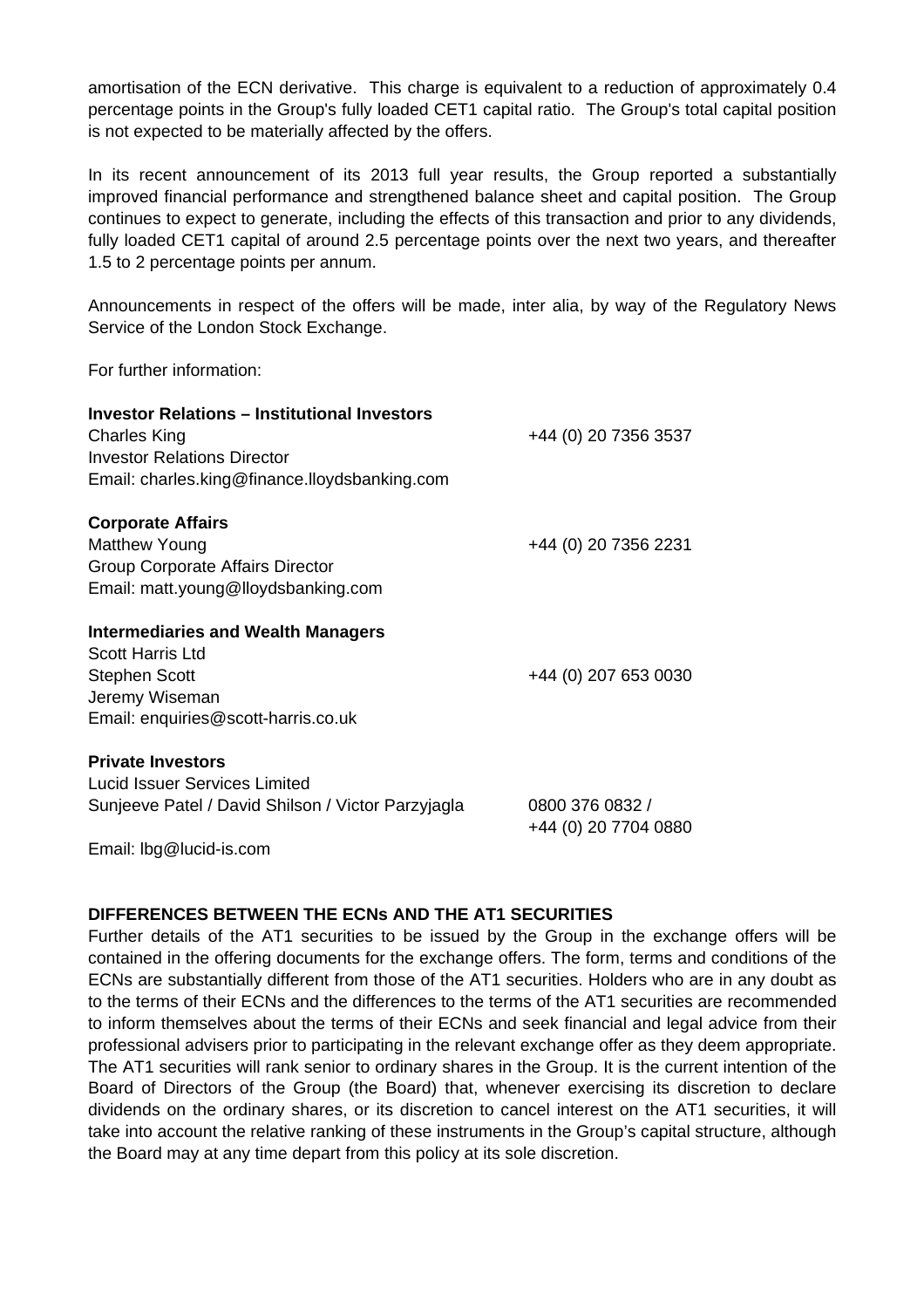#### **DISCLAIMER**

This communication does not constitute an offer to sell or the solicitation of an offer to buy any securities. Nothing in this communication constitutes an invitation to participate in the offers which will only be made through the relevant offering documents or exchange offer memorandum or tender offer memorandum once published. The terms and conditions of the offers will be as set out in the relevant offering document, exchange offer memorandum or tender offer memorandum.

This announcement is neither an advertisement nor a prospectus. In any case, you should not rely on this announcement for any purpose in respect of the offers (including making a decision whether or not to participate in the offers). You should make your decision solely on the basis of a careful review of the information contained in the relevant offer documents.

The distribution of this announcement in certain jurisdictions may be restricted by law. Persons into whose possession this announcement comes are required to inform themselves about and to observe any such restrictions.

The retail tender offer and the Sterling and Euro exchange offer are not being made, and will not be made, directly or indirectly, in or into the United States or to US persons as defined in Regulation S of the US Securities Act of 1933, as amended.

### **ADDITIONAL INFORMATION IN RESPECT OF THE DOLLAR EXCHANGE OFFER AND WHERE TO FIND IT**

The Group will file with the Securities and Exchange Commission (the 'SEC') a registration statement on Form F-4 (including the prospectus contained therein) and a tender offer statement on Schedule TO and related documents relating to the Dollar exchange offer. Holders are advised to read carefully the registration statement, prospectus, tender offer statement and other documents which the Group will file with the SEC, when they become available, as they will contain important information about the Dollar exchange offer and procedures for participating in the Dollar exchange offer. Copies of these documents will be available for free by visiting EDGAR on the SEC website at www.sec.gov. In addition, copies of the registration statement, prospectus and tender offer statement may be obtained free of charge by contacting the Group at 25 Gresham Street, London EC2V 7HN, England.

### **FORWARD LOOKING STATEMENTS**

This announcement contains forward looking statements with respect to the business, strategy and plans of the Lloyds Banking Group and its current goals and expectations relating to its future financial condition and performance. Statements that are not historical facts, including statements about the Group or the Group's management's beliefs and expectations, are forward looking statements. By their nature, forward looking statements involve risk and uncertainty because they relate to future events and circumstances that will or may occur. The Group's actual future business, strategy, plans and/or results may differ materially from those expressed or implied in these forward looking statements as a result of a variety of factors, including, but not limited to, UK domestic and global economic and business conditions; the ability to derive cost savings and other benefits, including as a result of the Group's Simplification programme; and to access sufficient funding to meet the Group's liquidity needs; changes to the Group's credit ratings; risks concerning borrower or counterparty credit quality; instability in the global financial markets, including Eurozone instability and the impact of any sovereign credit rating downgrade or other sovereign financial issues; market-related risks including changes in interest rates and exchange rates; changing demographic and market-related trends; changes in customer preferences; changes to laws, regulation, accounting standards or taxation, including changes to regulatory capital or liquidity requirements; the policies and actions of governmental or regulatory authorities in the UK, the European Union, or other jurisdictions in which the Group operates, including the US; the